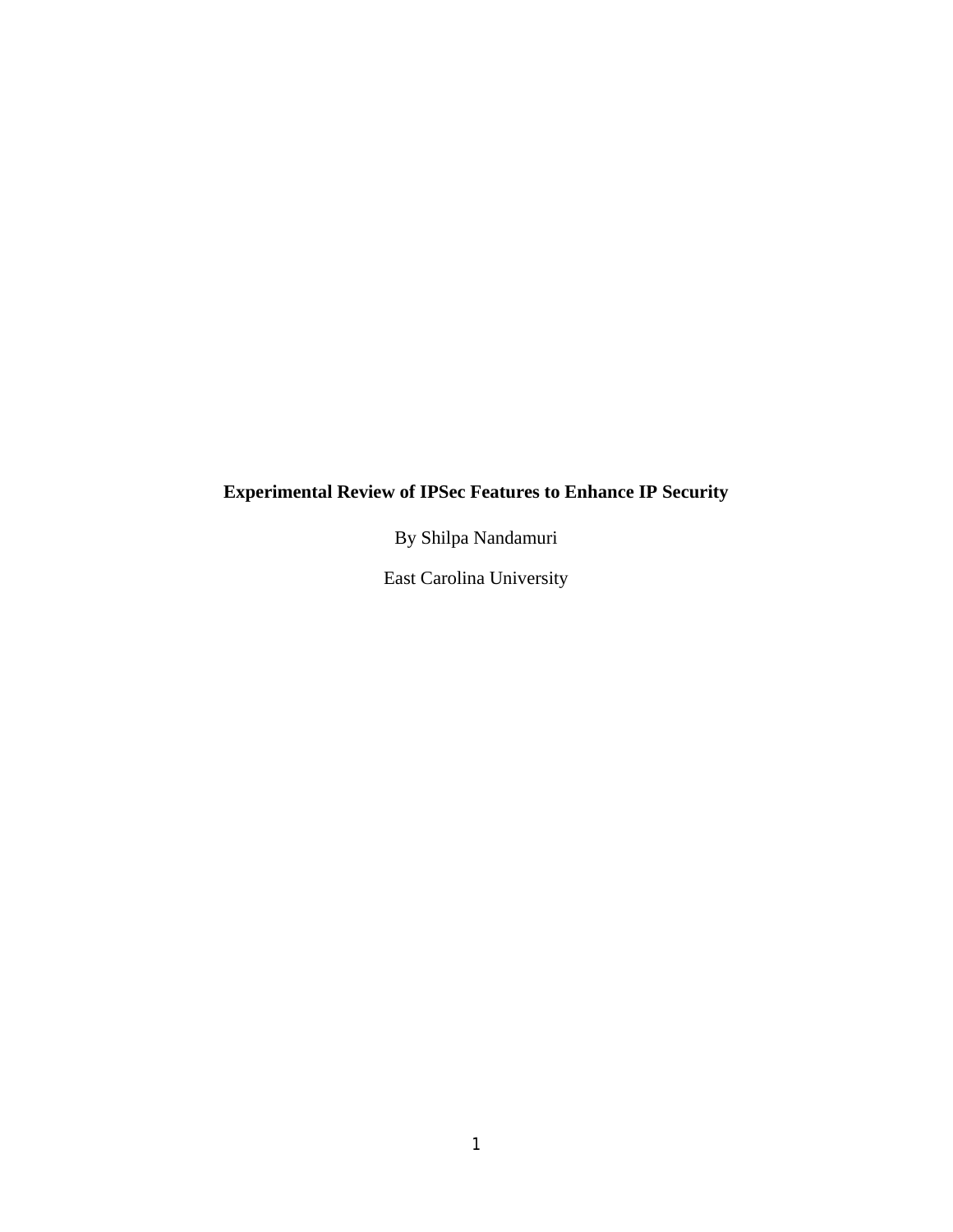## **Introduction**

In the interconnected world of today, sensitive information is constantly being exchanged over the Internet or from enormous places where the security of information can be compromised. For the last few decades, most of the information has been stored digitally on huge storage devices. In addition, these storage devices are placed on IP networks. Once storage devices are placed in an IP network, they are vulnerable to both internal and external network attacks. According to Intel "Equally troubling are recent estimates that now the number of attacks from within networks are as high as eighty percent of all successful attacks on corporate networks". Malicious attacks, such as Viruses, Trojan horses and Spyware cause loss of sensitive data and require use of valuable resources to resolve. Data theft of especially confidential data has become a major concern because of the way the Internet works today. These attacks can come from employees, staff or anyone who has access to the network. The open design of network has opened new avenues of data thefts and attacks. Today, three main concerns of communication or exchange of information are data integrity, authenticity and confidentiality.

In today's world, changes have been made on the way the Internet operates. The technique used for transmitting data over the Internet is called Internet Protocol. Internet Protocol can be used to transfer any type of data from one part of the world to another. IP is a set of standards for ensuring that communications delivered over the networks are private as well as secure. According to Shoniregun, C. A.IP routes packets to their destination host even though it provides unreliable and connectionless datagram delivery service. The reasons for the later problem are based on the facts that there is no security associated with the IP packets. The packet data can be corrupted during the transit. In order to overcome this problem, it is important to make sure that the data sent over the network must be transmitted only if the data transfer is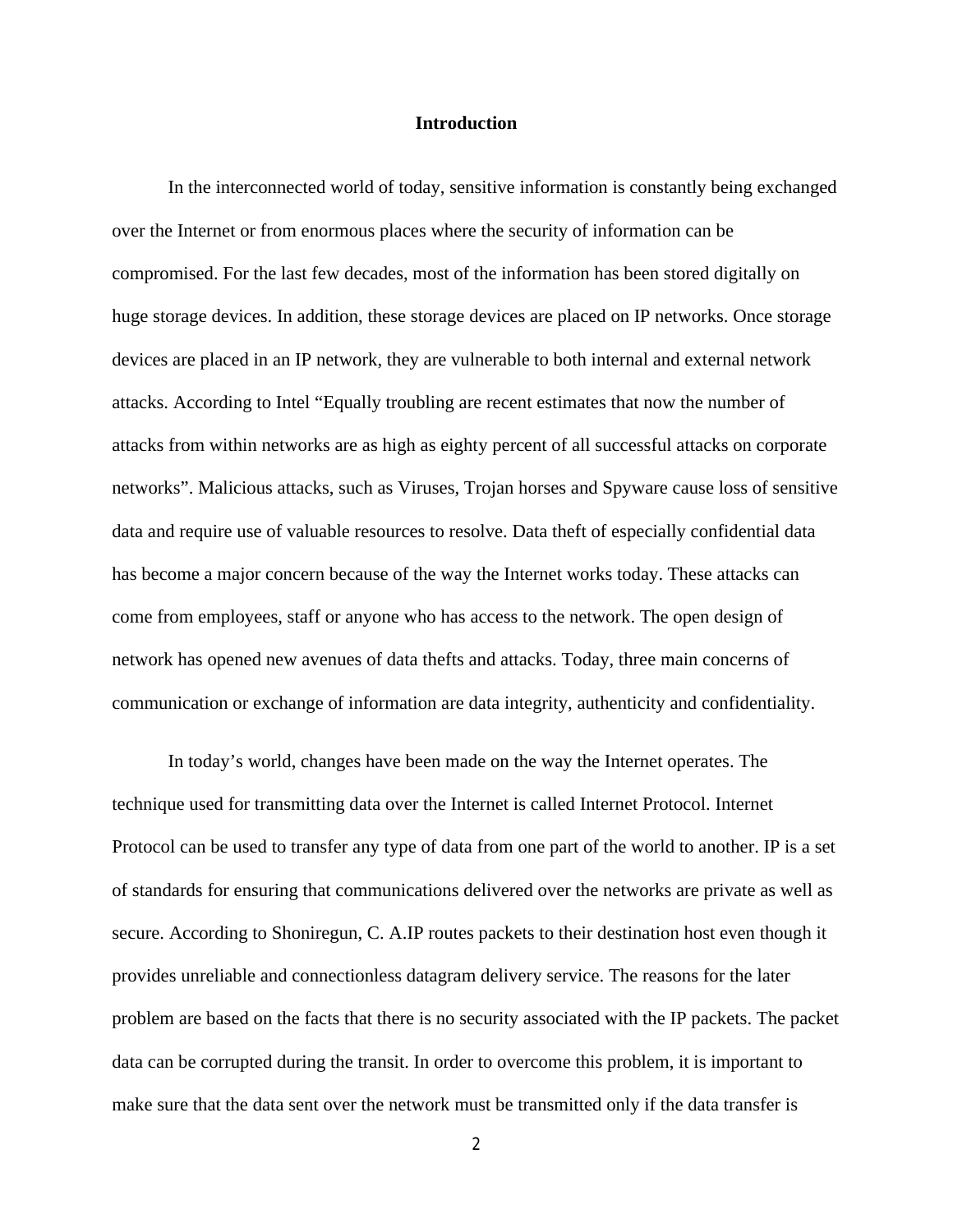authenticated and the environment is tamperproof and confidential to ensure the security of sensitive information. Security of the packet data is needed to protect the information assets, to ensure the data integrity and unauthorized access, to comply with the government regulations and to improve the management of information. The network traffic over the devices connected in the network must be secured from malicious attacks from inside and outside the network to protect the sensitive information.

Network security measures such as firewalls, token authentication and secure routers are used to manage the threats but these devices can be used to secure the data only from external threats. But most of the times the attacks come from local area networks and from internal devices of the network i.e. from inside the system rather than from outside the system. Organizations lose a great deal of sensitive data from the internal attacks where firewalls offer no protection. To overcome these problems Internet Protocol Security (IPSec) has been developed by the Internet Engineering Task Force (IETF) for the Internet Protocol. IPSec supports networklevel data integrity, authentication and encryption and provides security within the network unlike firewalls and secure routers.

What we need is global security for sensitive information. In addition, network managers need to implement security for protecting communication among local area network computers, clients and servers, extranets, and mainly to computers that are connected over the Internet to secure sensitive information. How can IPSec provide secure communications regardless of known IP vulnerabilities? What provides security to the network traffic and in addition an endto-end security at the packet processing layer of the network?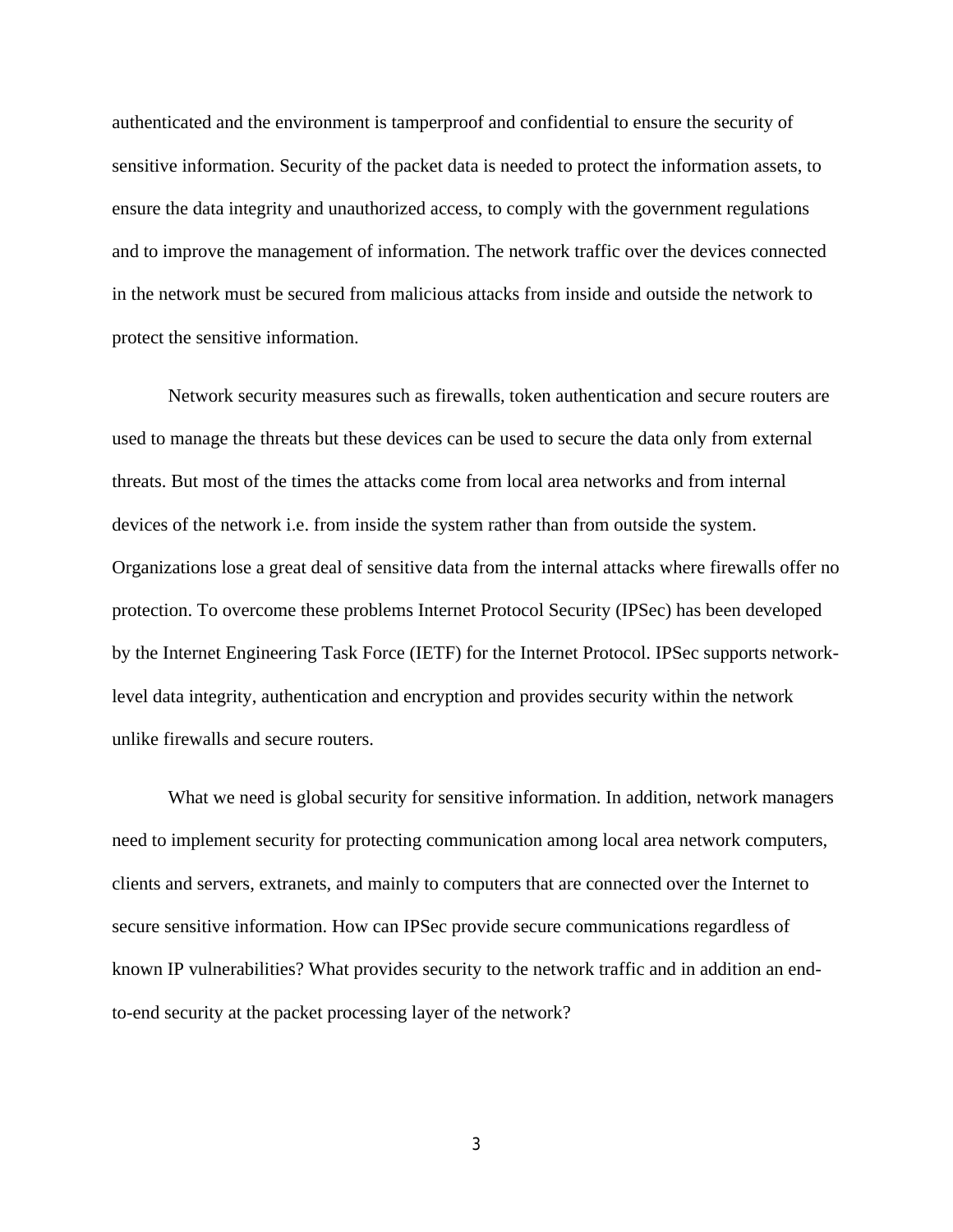#### **What is IPSec?**

An effective solution for many of these questions is a technology developed by the Internet Engineering Task Force (IETF) for secure transmission of IP packets over physical networks is called IPSec. The first IPSec protocols were defined in 1995 (RFCs 1825–1829). Later, in 1998, these RFCs were depreciated by RFCs 2401–2412 (Rosen). IPSec is a collection of protocols to assist safe and secure communications over the network. IPSec is open and a standard that provides a common means of authentication, integrity and IP encryption. One of the principal strengths of IPSec is that encrypted packets can be routed and switched on any network that supports IP traffic. No upgrade to the network elements is necessary. (**IP Security: Building Block for the Trusted Virtual Network**).

IPSec provides three main facilities: an authentication-only function, referred to as *Authentication Header* (AH), a combined authentication/ encryption function called *Encapsulating Security Payload* (ESP), and a key exchange function (William Stallings). The three protocols together ensure that authorized parties may exchange private IP packets securely over a public network. IPSec can be used to securely "tunnel" packets to routers or firewalls over a WAN, or to securely "transport" packets end-to- end between desktops and servers. (Jerry Ryan) The encrypted packets can be routed and switched on any network that supports IP traffic without any upgrade to the network elements. This enables the communication of packets over the LAN, extranet and Internet easily and transparently.

#### **How it works**

IPSec-based security starts with the formation of a security association (SA) between the parties interested to communicate. A security association (SA) is an agreement between two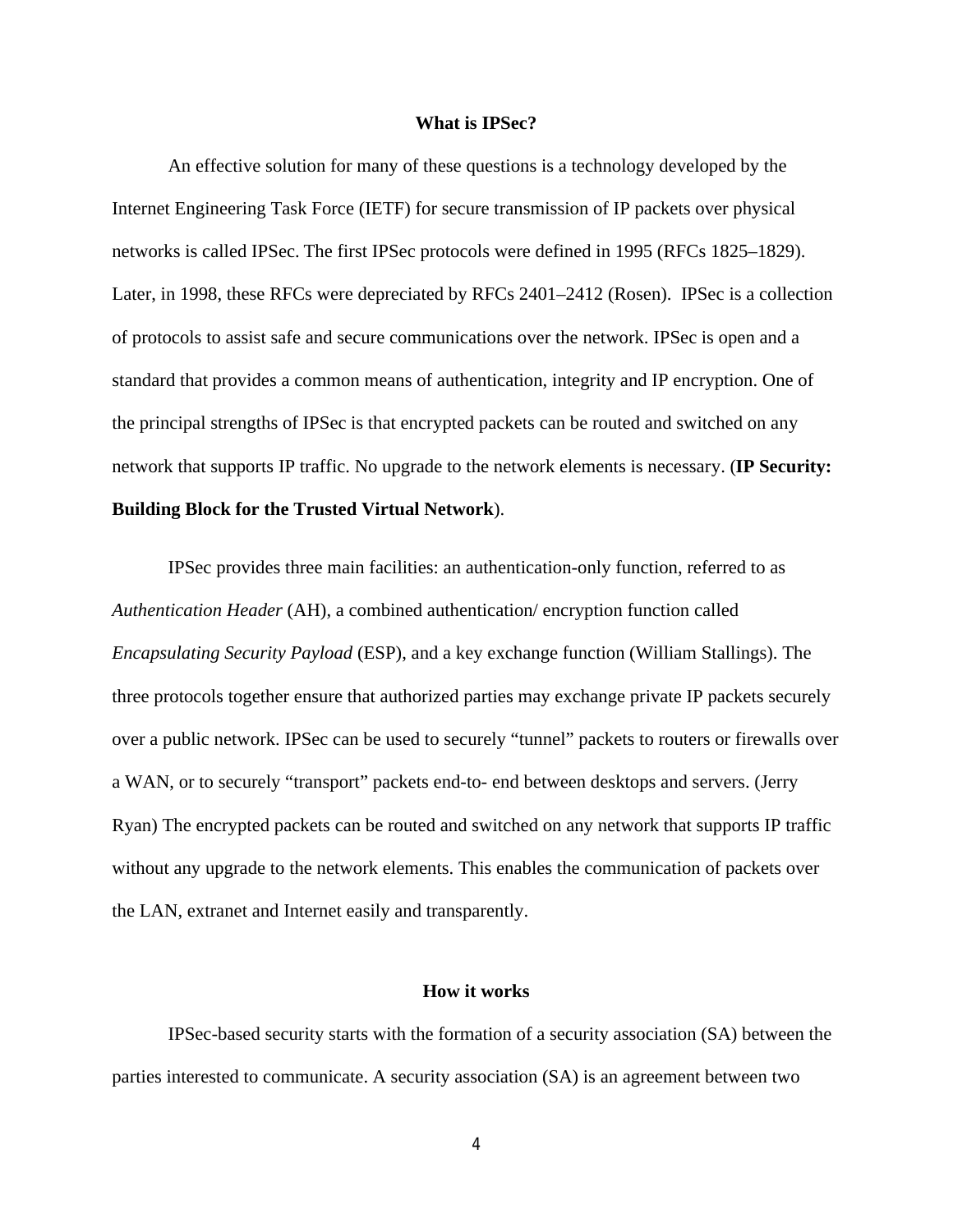parties or entities that will say how they will support secure communication between each other. The great thing about IPSec is that it not only supports multiple protocols, but that it also allows for various encryption algorithms and different hash types. In order for a secure communication to be established between two entities the encryption method and the hash type must be negotiated. Without this prior negotiation we might have one end using a different encryption algorithm than the entity on the other side of the communication channel. This would result in a breakdown of the communication because the data would not be decrypted correctly. Therefore, all the details must be decided before the information is sent across the medium.

Once the SA has been agreed upon it is placed in a security association database (SAD). This is necessary because each connection might be using different rules and different encryption algorithms. Remember IPSec supports multiple encryption algorithms, so we must keep track of which connection is using which encryption algorithm and hash types.

There are two main modes which IPSec uses in order to operate. The first mode is transport mode and the second is tunnel mode. Transport mode is used when an SA is made between two hosts that usually reside in the same network. It's usually referred to as host-tohost. In this case only the packet's payload is encrypted. This mode can also be used when you don't care whether the IP addresses of the communicating parties are made public or not. Also, transport mode lacks the ability to participate in gateway-to-gateway communications.

Tunnel mode is used when an SA is made between two IPSec gateways. This is usually what is used in VPNs because in tunnel mode not only is the payload encrypted but the entire original packet. This hides the IP addresses of the source and destination of the IP packet. Another advantage of tunnel mode is that it can occur not only with gateway-to-gateway, but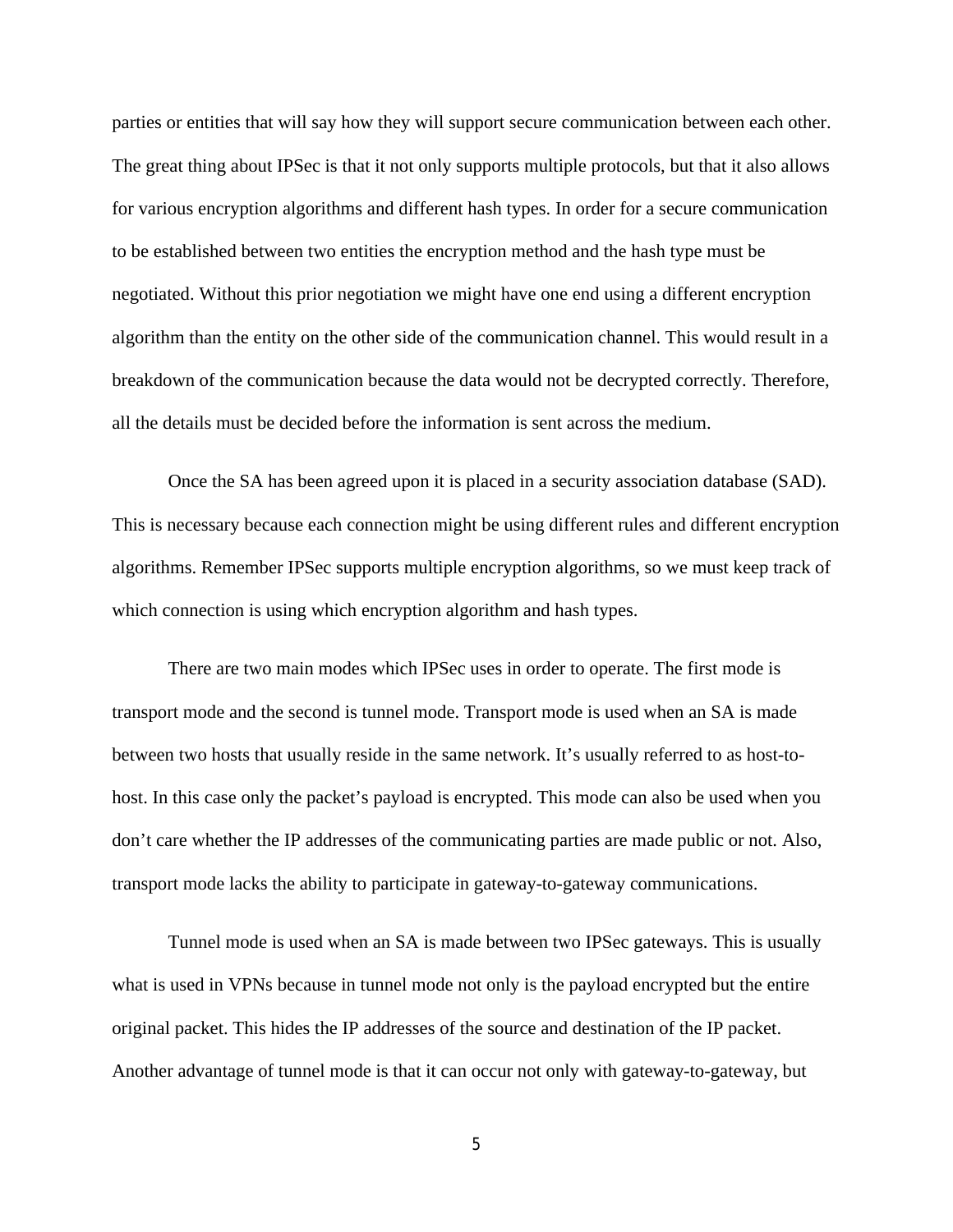also between host-to-host and host-to-gateway. The image below shows the difference between tunnel mode and transport mode. As you can see in transport mode the original IP packet is used whereas in the tunnel mode a new IP header is planted on the packet.



When packets flow across a WAN, an outsider might deduce something by viewing source and destination addresses contained in the IP header. For example, company A is exchanging high-volume traffic with company B; a thief might use this knowledge to predict a pending joint venture and illegally profit from use of insider information. Addresses can also expose details of the corporate network's internal topology, facilitating denial-of service (DOS) attacks whereby a hacker floods an enterprise server with requests that block access by legitimate users. To keep addresses private, IPSec can be used in tunnel mode. The entire private IP packet, header and payload is hidden inside a public IP packet "envelope". Tunnel mode is typically employed by security gateways: edge devices like routers and firewalls that relay packets on another system's behalf.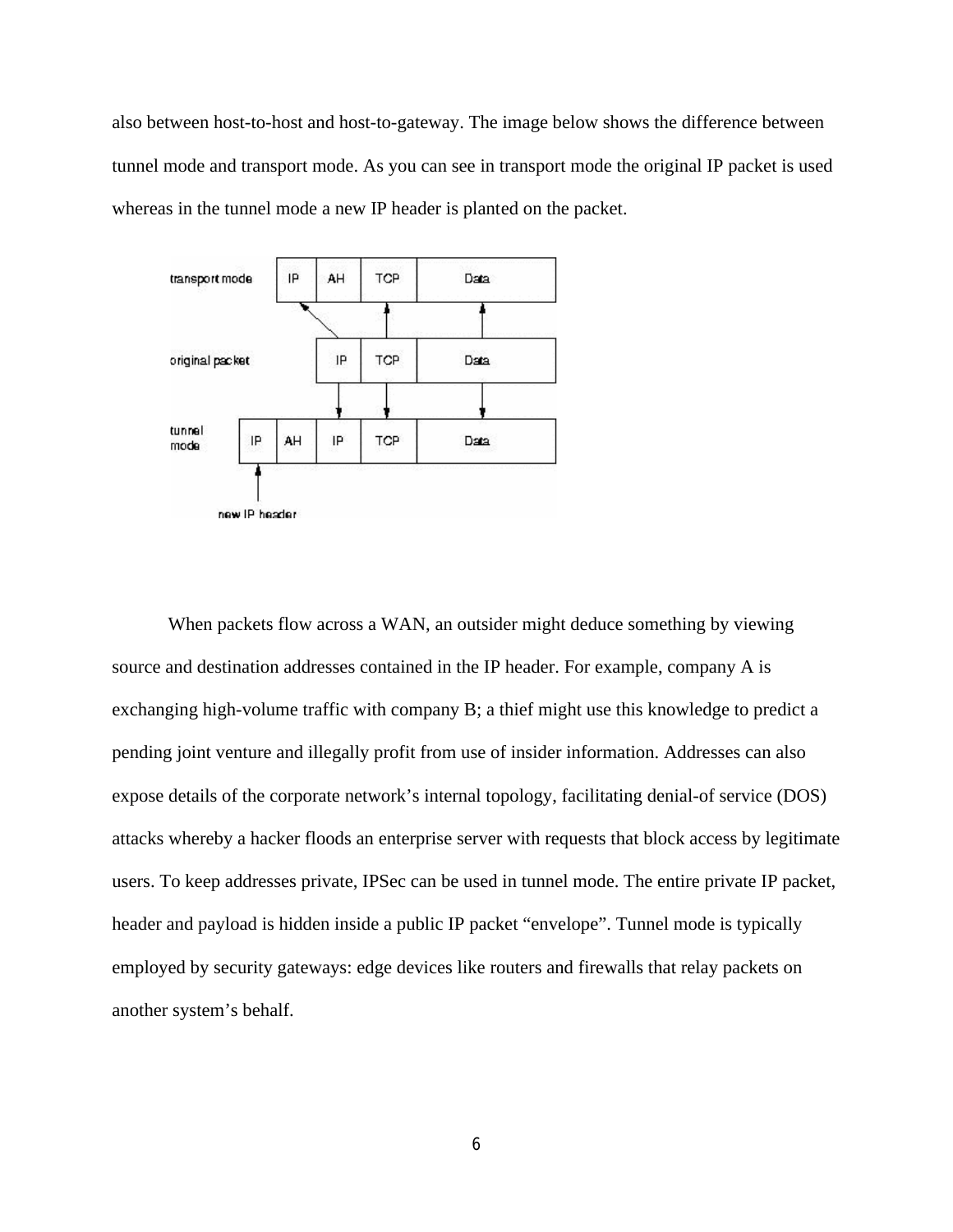But, inside a LAN, the threat of traffic analysis and denial-of-service attacks is minimal. To reduce processing overhead and packet length without sacrificing security, the original header can be used on packets exchanged between hosts. In transport mode, ESP hides only the private packet's payload. Transport mode IPSec can be used to efficiently protect data end-to-end between clients and servers, peers in a workgroup, and extranet partners. Transport and tunnel mode can be used in conjunction to secure the total enterprise network by applying each where appropriate: tunnel mode to WAN security, transport mode to LAN security. (Jerry Ryan)

## **Internet Key Exchange (IKE)**

The protocol that is the authenticator and negotiator of IPSec is the Internet key exchange (IKE) protocol. It is what verifies whether your system has the right to start an encrypted communication with the device in question. It then negotiates which encryption algorithm will be used during the connection. There are two phases in the IKE transaction that support the creation of an SA between two parties. They are referred to as phase 1 and phase 2. Phase 1 begins when an initiator wants to begin a session with a VPN gateway device. In this phase two things occur. One is the authentication of the remote client and the other is to exchange public key information that will be used for the next phase. Various ways exist that can be used to verify authentication. Some of which are pre-shared keys which is a key that has been pre-configured between the communicating devices. This is a very simple way of authentication however it does have many drawbacks because if the key is broken you must reconfigure all the devices that used that key. The second method of authentication that can be used is digital signatures also called digital certificates. In this case a Certificate Authority (CA) remotely manages and administers each certificate. The CA is the center piece of the Public Key Infrastructure (PKI) encryption method. In this concept the PKI is publicly available to anyone who wants it. They are typically available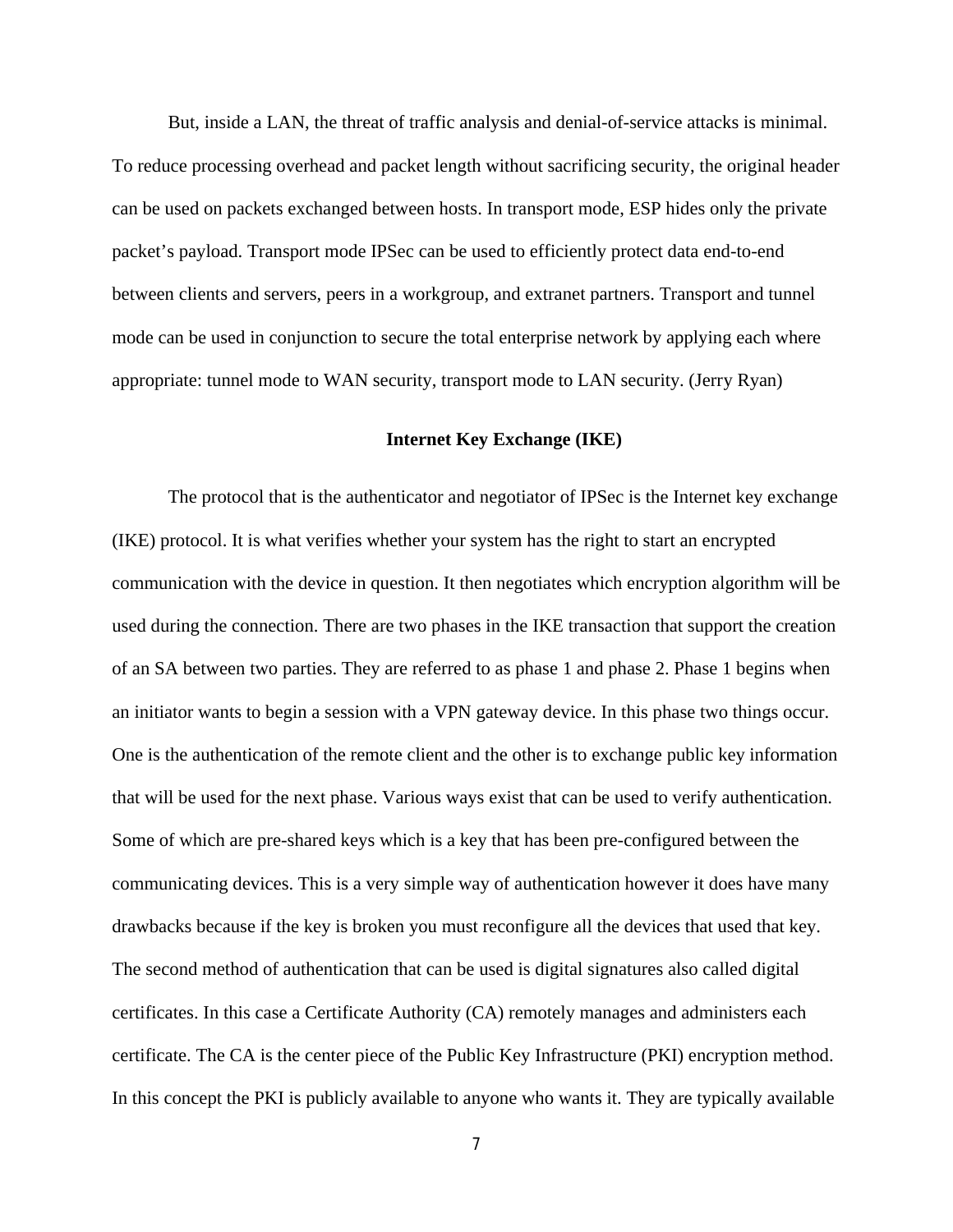in certificates. Phase 2 of the IKE transaction deals with the negotiation of the parameters of IPSec SAs. Once Phase 2 is complete IPSec SA is formed and the VPN connection is made. During the Phase 2 exchanges all the packets are encrypted using whatever protocols were negotiated during Phase 1 and any other protection that might be used are hashes that confirm the origin of the packets. IPSec uses IKE to create security associations, which are sets of values that define the security of IPSec-protected connections. IKE phase 1 creates an IKE SA; IKE phase 2 creates an IPSec SA through a channel protected by the IKE SA.

IKE phase 1 works in two modes main mode and aggressive mode. Main mode negotiates the establishment of the IKE SA through three pairs of messages, while aggressive mode uses only three messages. Although aggressive mode is faster, it is also less flexible and secure. The endpoints cannot negotiate Diffie-Hellman parameters, and identity information may not be hidden in some cases. The IKE SA created during phase 1 is bidirectional, meaning that it provides protection for both sides of the communication.

IKE phase 2 has only one mode that is quick mode. Quick mode uses three messages to establish the IPSec SA. Quick mode communications are encrypted by the method specified in the IKE SA created by phase1. The IPSec SA created by phase 2 is unidirectional; therefore, a pair of SAs need to be created for each AH or ESP connection.

There are many authenticated key exchange protocols, which impose different requirements (pre-shared secret, public key infrastructure ...) and provide different properties (direct authentication, perfect forward secrecy ...).

Within the scope of the key exchange protocols developed for securing exchanges using IP, an additional distinction is necessary between the connection-oriented protocols and the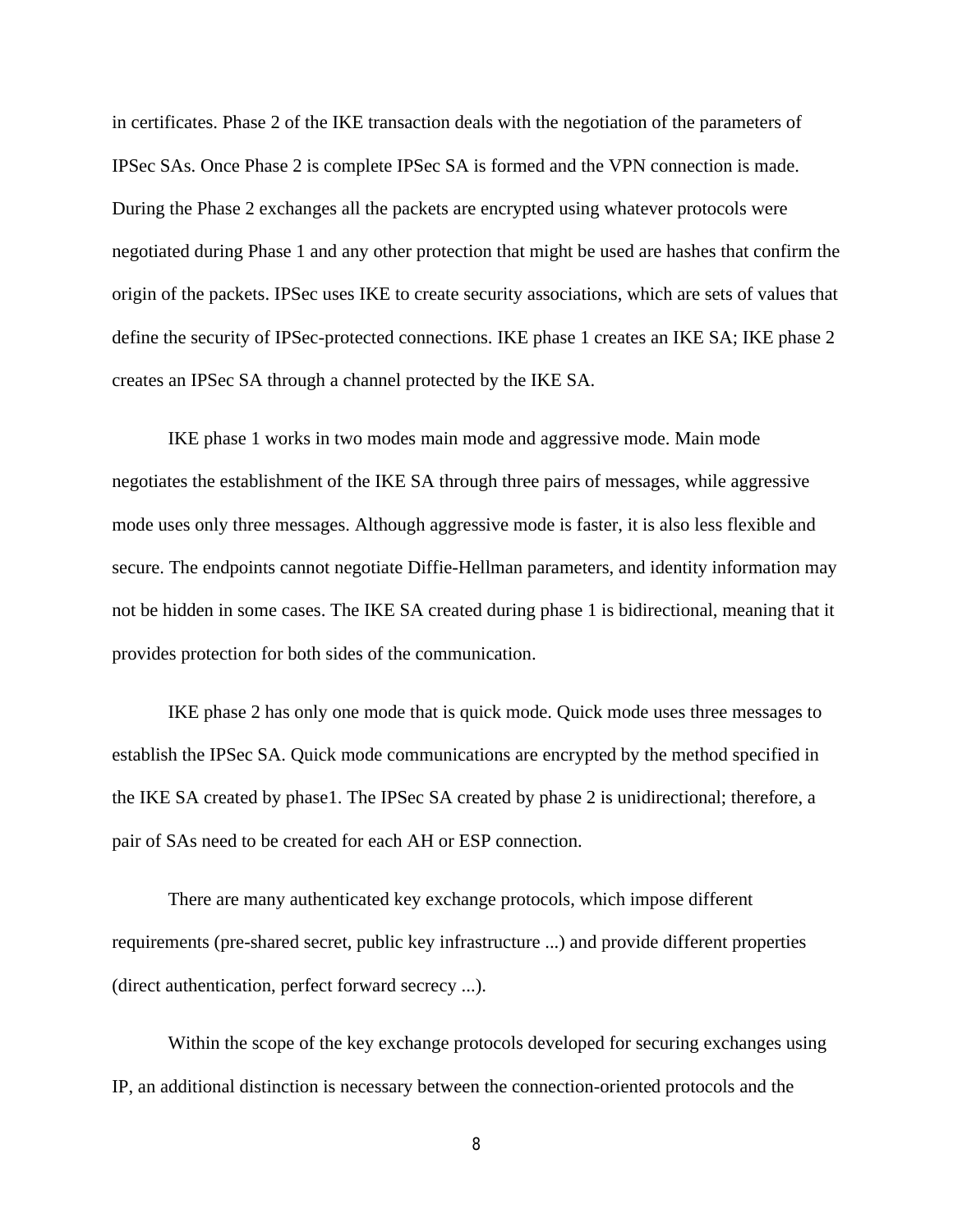connectionless ones. In the first case, an authenticated key establishment protocol is used "offband", before the communication. The resulting key is then used to secure the IP traffic. The disadvantage of this approach is that it requires the establishment and the management of a pseudo session layer under IP, whereas IP is a connectionless protocol. In the second case, a stateless authenticated key establishment protocol is used, which does not require any connection. This is feasible through an "in-band" protocol, where the key that is used to encrypt the packet is transmitted with it, encrypted with the recipient's public key for example. The disadvantage of this system is that it adds data to each transmitted packet (Ghislaine Labouret).

## **Authentication Header (AH)**

Authentication Header in IPSec provides integrity for packet headers and data. It also provides user authentication and it also provides optional replay protection and access protection. AH will not provide encryption for any portion of the packets. Initially ESP protocol could provide only encryption to the data, So AH was used to provide authentication. AH and ESP were often used together to provide both confidentiality and integrity for the data. Later as the authentication capabilities were added to ESP AH has become less significant. Latest IPSec software no longer supports AH. AH is still of value because AH can authenticate portions of packets that ESP cannot.

Authentication Header (AH) protocol is IP protocol 51(S. Kent). It provides authentication and integrity, but it does not offer confidentiality for the packet's payload. AH can only be used, if your concern is confidentiality. AH guarantees that the information it contains came from the person who claimed to have sent it. A good characteristic of AH is that because it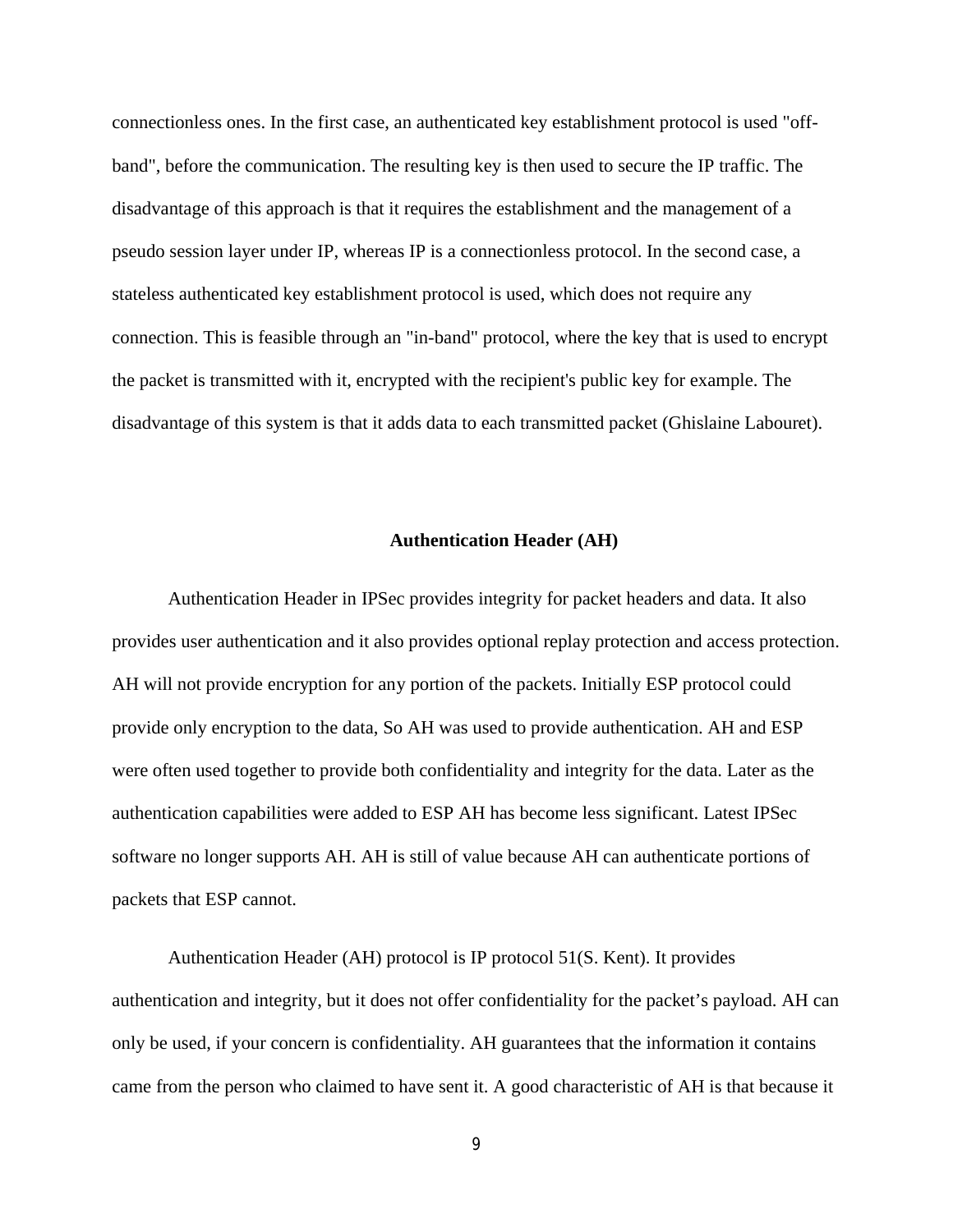does not use complex encryption algorithms it has a smaller size payload than ESP. AH provides limited security to the packet. It can only provide authentication and integrity but it can't provide any confidentiality as the payload will be visible to anyone on the traffic.

AH has works in transport and tunnel modes. Unlike the transport mode in the tunnel mode AH creates a new IP header for each packet. In IPSec architectures that use a gateway, the true source or destination IP address for packets must be altered to be the gateways IP address. Because transport mode cannot alter the original IP header or create a new IP header, transport mode is generally used in host-to-host architectures. AH provide integrity protection for the entire packet, regardless of which mode is used. AH packets have a smaller processing burden on the device as it is only limited to sending the packet.

| next hdr                   | AH len | Reserved |
|----------------------------|--------|----------|
| <b>SPI</b>                 |        |          |
| Sequence Number            |        |          |
| <b>Authentication Data</b> |        |          |

• The AH length field states the length of the AH header information.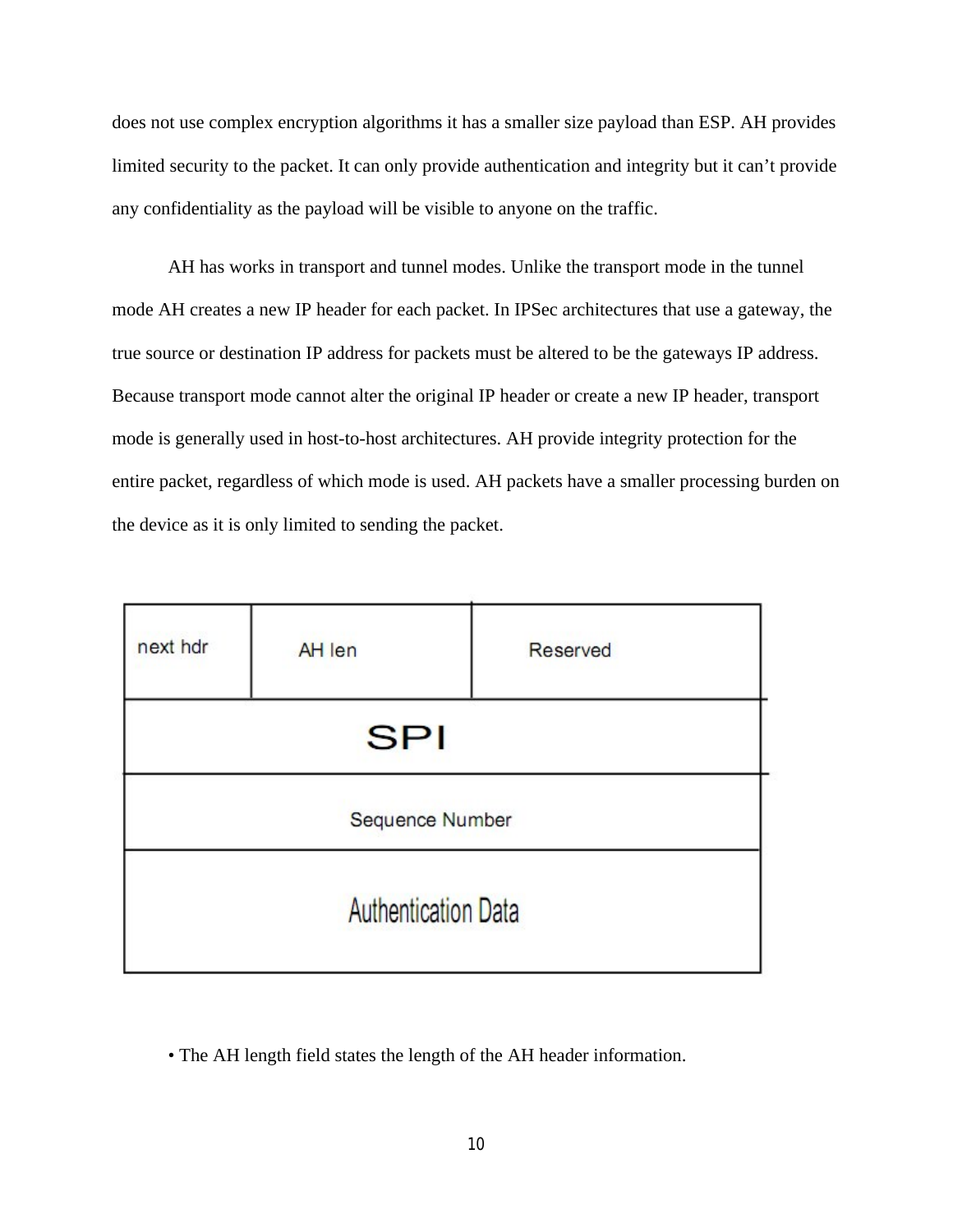- Reserved field is for future extensions of the AH protocol.
- The SPI field shows to which SA the packet belongs to.
- The sequence number field is an incrementing value that prevent against replay attacks.
- The authentication data contains the information for authenticating the packet.

#### **Encapsulating Security Payload (ESP)**

The second security protocol that IPSec offers is Encapsulating Security Payload (ESP). ESP is protocol 50 and normally is used to provide encryption and limited traffic flow confidentiality (Roger Younglove).Unlike AH, ESP offers confidentiality.ESP works differently in transport and tunnel modes. When ESP is implemented in transport mode it will adds its own header to the IP header and then encrypts the payload. Packets integrity and authentication can be maintained by ESP when a trailer is added. ESP actually encapsulates the whole packet when implemented in the tunnel mode. It will encrypt the whole original packet and add a new IP header and a new ESP header to the packet. A trailer will then be added for authentication purposes if the ESP authentication service is used. The following diagram shows an ESP packet.

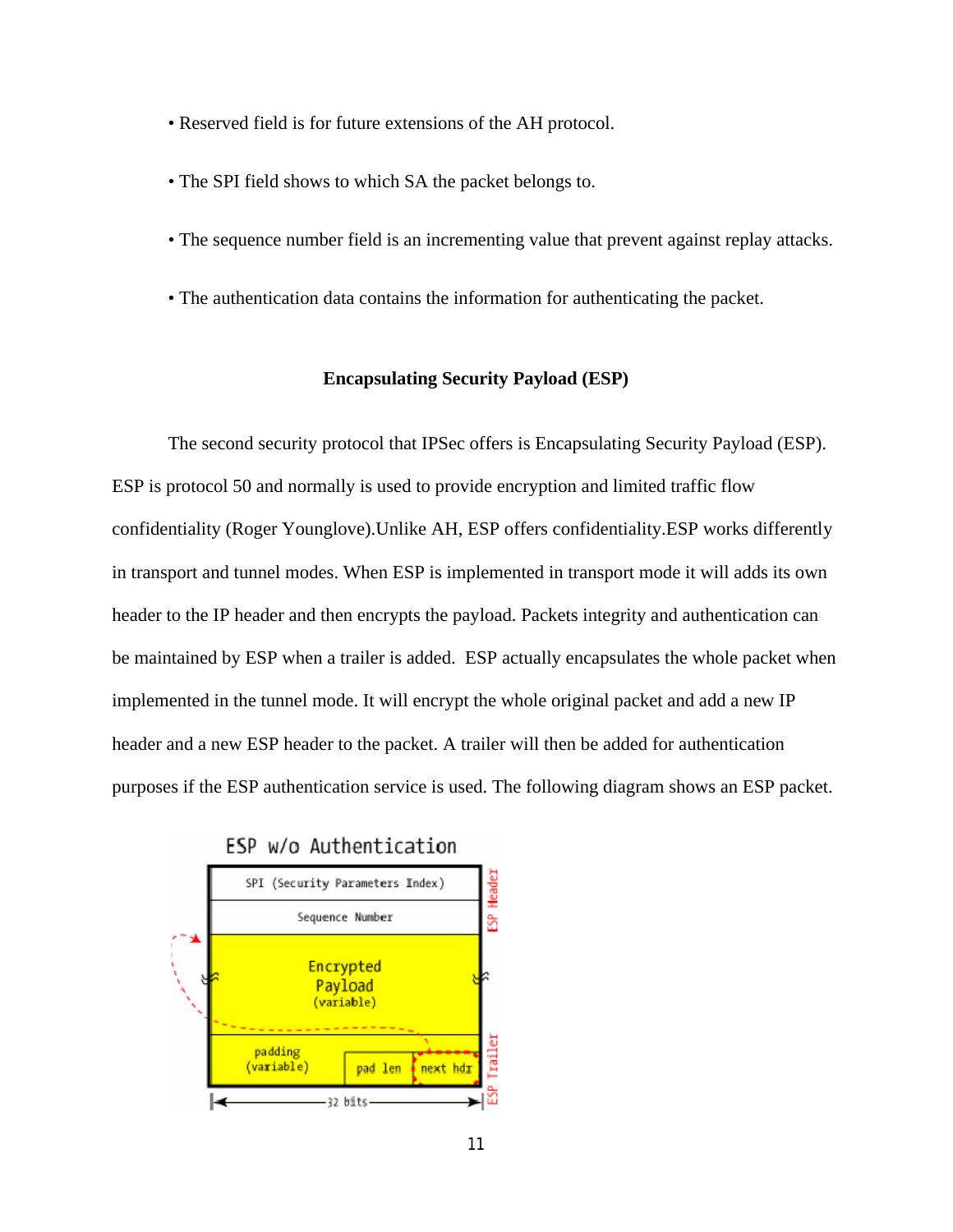The SPI is the security parameters index.

• The sequence number is used to prevent replay attacks.

- The next field is the encrypted payload.
- The next field uses padding which is optional.

• The next header field shows the protocol number for the information inside the ESP packet.

Initially ESP provided only encryption for packet payload data. Integrity protection was provided by the AH protocol. Later ESP became more flexible as it was able to provide authentication but it is not as effective as AH. ESP's encryption can be disabled through the Null ESP Encryption Algorithm. Therefore, in all but the oldest IPSec implementations, ESP can be used to provide only encryption; encryption and integrity protection; or only integrity protection (Steven Bellovin).

# **ESP Modes**

ESP also works in both transport and tunnel modes. ESP creates a new IP header for each packet when implemented in the tunnel mode. The new IP header lists the endpoints of two IPSec gateways as the source and destination of the packet. Tunnel mode can encrypt and/or protect the integrity of both the data and the original IP header for each packet.<sup>28</sup> .By encrypting the data is protected from being accessed or modified by unauthorized parties. By encrypting the IP header actual source or destination of the packet are assured and the nature of the communications is secured as well. If the authentication is being used for integrity purpose, each packet will have an ESP Authentication section after the ESP trailer.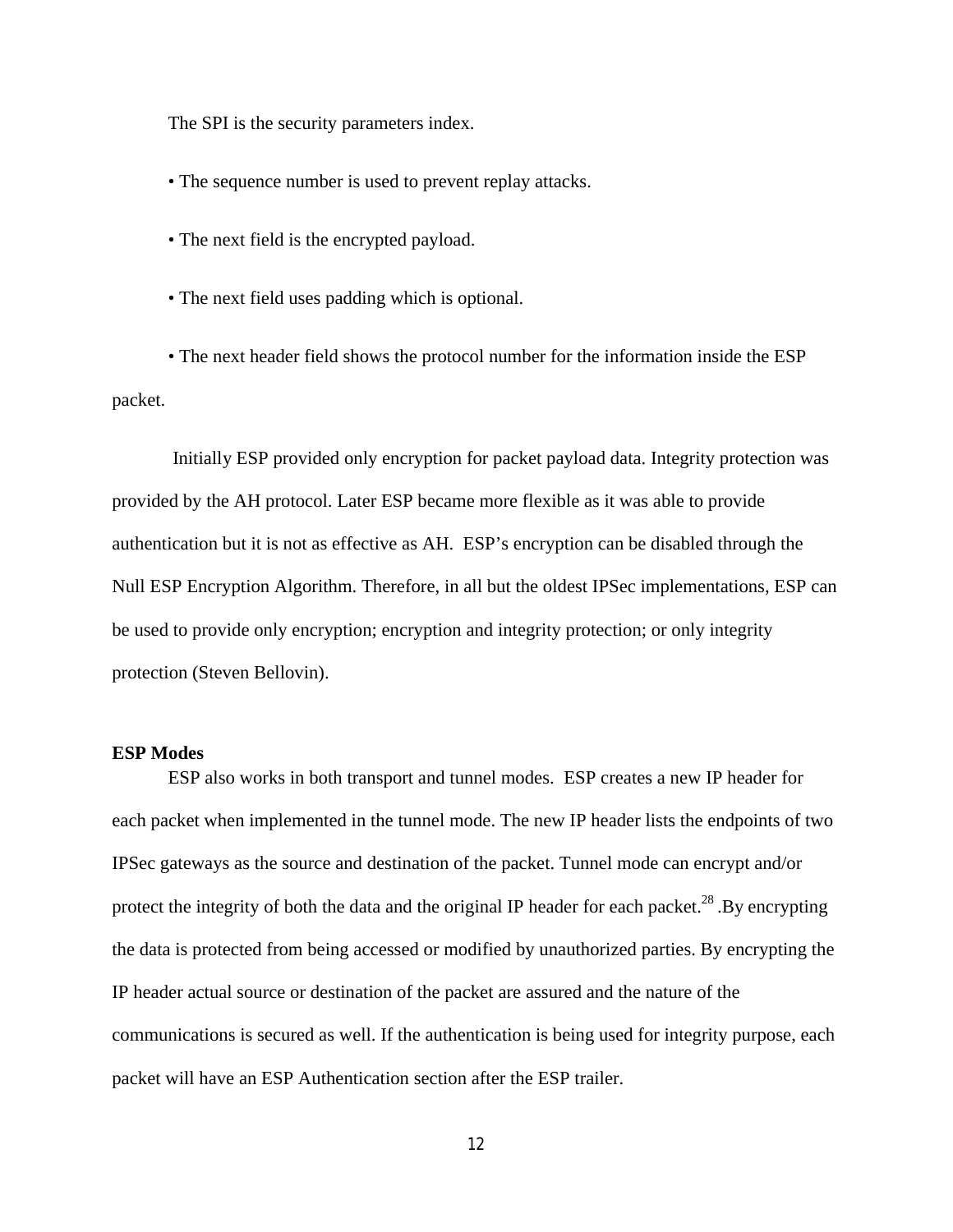ESP tunnel mode is more popular than the ESP transport mode. In transport mode implementation ESP uses the original IP header instead of creating a new one. In transport mode, ESP can only encrypt and/or protect the integrity of packet payloads and certain ESP components, but not IP headers. As with AH, ESP transport mode is generally only used in hostto-host architectures. The same security protocol formats, AH and ESP, are used in ML-IPsec. Both AH and ESP have transport mode or tunnel mode, as indicated by the "protocol mode" field of the designated SA (Yongguang Zhang).

# **Conclusion**

End-to-end network security built upon IPSec with hardware-based encryption offers an optimum balance between security and performance. IPSec enabled operating systems and network adapters provide the building blocks needed to create secure LAN workgroups. Companies must develop policies that reflect business needs then implement them in a phased deployment strategy that secures data at highest risk first.

## **References**

AH is IP protocol number 51. The AH version 2 standard is defined in RFC 2402, IP Authentication Header, available at http://www.ietf.org/rfc/rfc2402.txt.

Forouzan, Behrouz, 2006, TCP/IP Protocol Suite, McGraw-Hill, New York, NY, pp 682- 683, 736, 749-750, 754-760.

Convery, Sean, 2004, Network Security Architectures, Cisco Press,Indianapolis, IN, pp 353-381.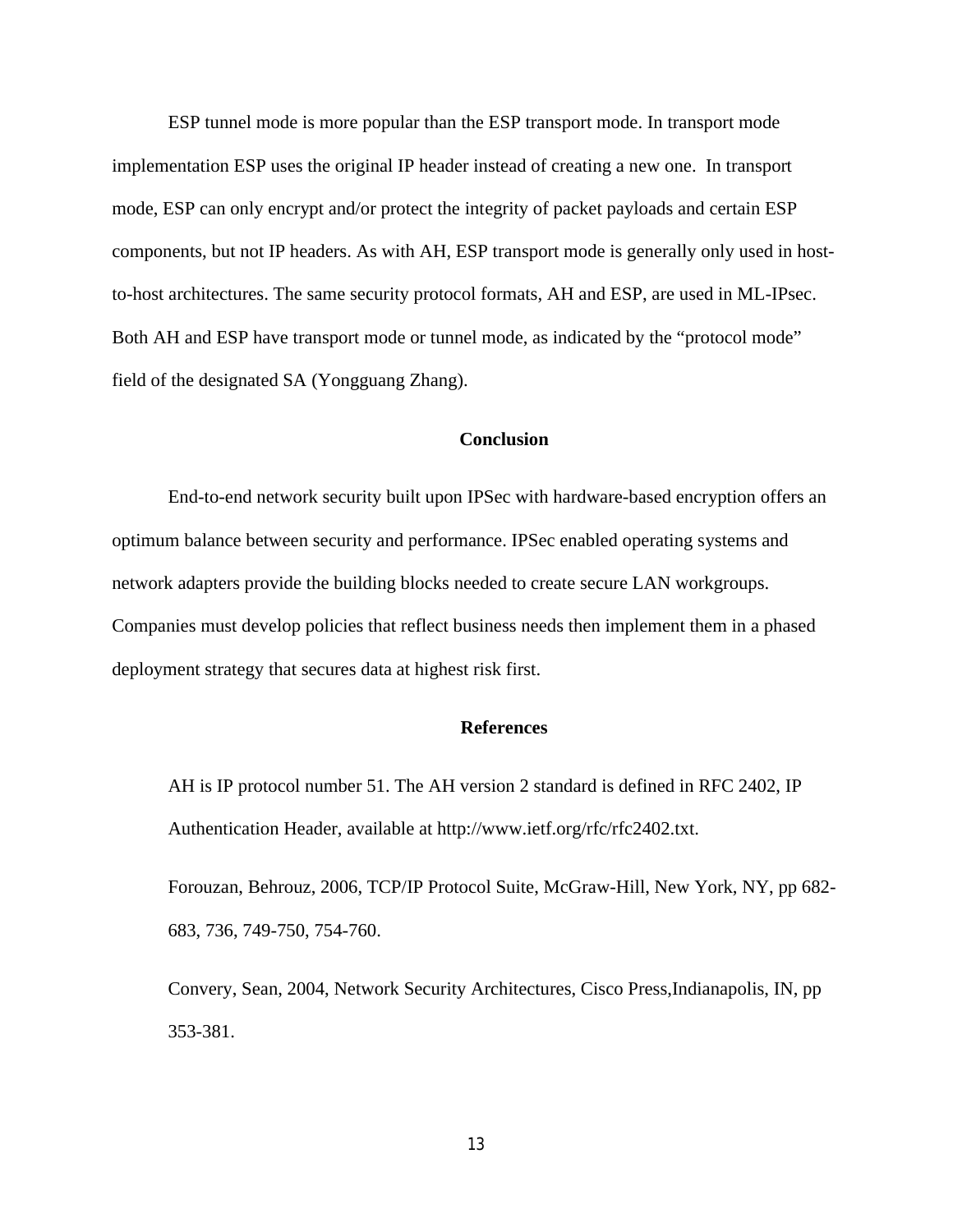Stephen, Northcutt, Lenny Zelster, Scott Winters, Karen Kent, Ronald Ritchey, 2005, Inside Network Perimeter Security, Sams Publishing, Indianapolis, IN, pp 170-182.

Shoniregun, C. A. (2007). *Advance in Information Security: Synchronizing Internet Protocol Security (SIPSec)*. New York: Springer. Retrieved March 20, 2010, from Google Books: http://books.google.com/books

*IP Security Features* by Intel Ethernet Server Adapters and Microsoft Windows Server 2008*.* (n.d.). Retrieved 3 12, 2010, from

http://www.intelethernet.com/assets/intelmicrosoftpaper.pdf

AH is IP protocol number 51. The AH version 2 standard is defined in RFC 2402, IP Authentication Header, available at http://www.ietf.org/rfc/rfc2402.txt.

AH is also required by some protocols, such as Cellular IPv6. More information is available in RFC 3316, Internet Protocol Version 6 (IPv6) for Some Second and Third Generation Cellular Hosts, at http://www.ietf.org/rfc/rfc3316.txt.

RFC 3884, Use of IPsec Transport Mode for Dynamic Routing, proposes a way to use transport mode to provide tunnels via IP-in-IP. It is available at http://www.ietf.org/rfc/rfc3884.txt. More information on IP-in-IP is available from RFC 2003, IP Encapsulation within IP, available at http://www.ietf.org/rfc/rfc2003.txt.

As specified in RFC 2406, ESP version 2 is only required to support DES for encryption, but most implementations support stronger encryption algorithms. NIST recommends that AH or ESP integrity protection should be used whenever ESP encryption is used. Research has shown that IPSec is susceptible to multiple types of attacks if ESP